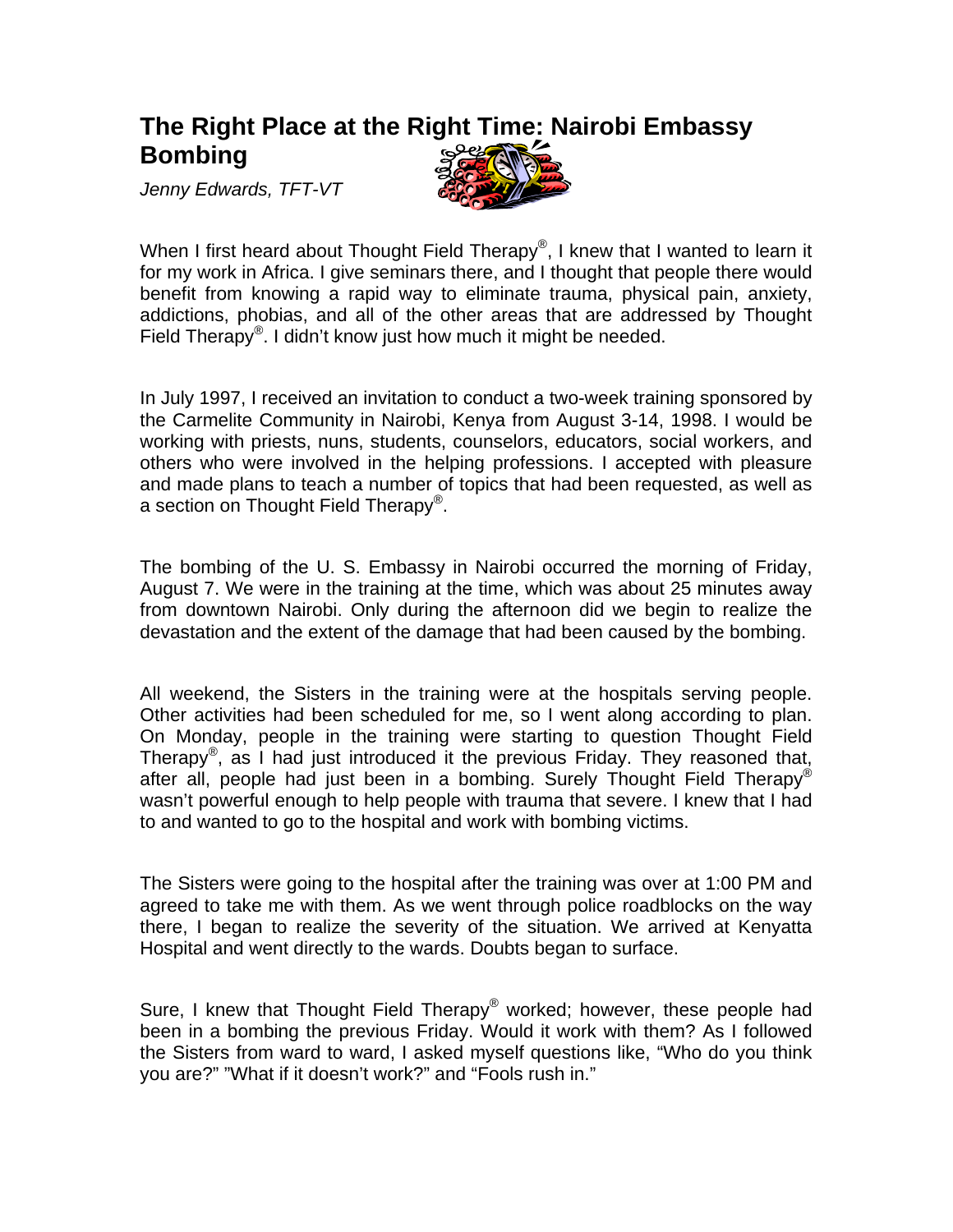In many of the wards we visited, people's faces were filled with stitches. Eyes were bandaged. It would be unthinkable to ask them to tap on their eyebrows and under their eyes [Note: In such cases, people can tap equivalent points on the toes—outside the little toe by the nail instead of the eyebrow, and the inside of the second toe by the nail instead of under the eye]. We went from ward to ward. The Sisters seemed to know what to do. Obviously, they had done this before. I thought I would just follow them around; however, I was praying and asking for direction. With whom, if anyone, should I use Thought Field Therapy<sup>®</sup>?

We finally came to a ward in which people had mainly lower body injuries. First, I went to a woman near the window and tried to build rapport. She didn't appear to want to talk, so I moved on.

Then, I went up to a woman who was lying on her bed, staring into space, and began talking with her. She was in a great deal of pain—a "10." Her shoes had been blown off in the bombing, and she had walked out. She had a lot of glass in her feet, among other injuries, and she was on strong pain medication. Since her injuries weren't quite as severe as others, the doctors hadn't had a chance to work with her yet. After building rapport, I said timidly, "I have something that MIGHT help you. I'm not sure if it will work. It would involve tapping on these particular places on your body (I showed her where the points were on my body) and would take about five minutes. I'm willing to try, if you would like me to."

She said, "I'll do anything. I'm in so much pain. I also keep thinking that a bomb will explode any minute in the hospital. I know it's probably not going to happen, but I can't get the thought out of my mind!"

I decided to work with the pain first. After tapping the pain algorithm, the SUD came down from a "10" to a "5;" however, it wouldn't go any lower, even after she tapped for reversal. It occurred to me that we needed to tap for trauma before the pain would go any lower. Of course, the trauma was a "10," and it came down to a "0" immediately. After that, we tapped again for pain, and it readily went down to a "0."

She blinked her eyes and looked at me, a little bewildered. She said, "I've played the pictures of what happened the day of the bombing over and over in my mind, almost without stopping, since Friday. It's really strange, but I'm not doing that any more. I think I'll be able to get to sleep tonight." Then, she looked straight at me, smiled, and said, "God saved me for a reason." "Yes, He did," I said. I told her that the pain probably would return because she still had glass in her feet, and I wrote out what she could do when it did. I told her that the trauma probably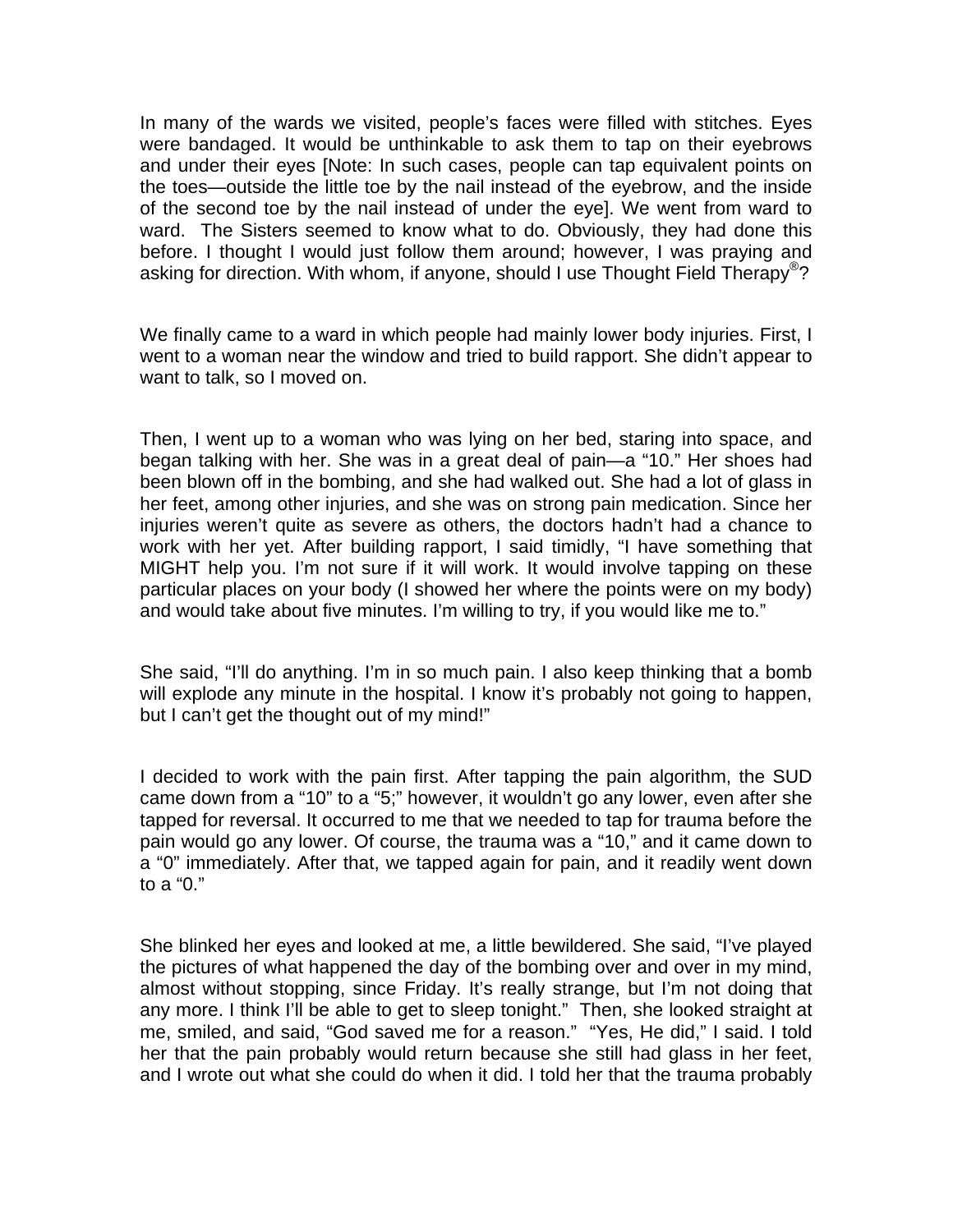would stay gone; however, if it did, the directions were there for her to follow (including Psychological Reversal).

About that time, the Sister came to me and said, "The woman in the bed across the way says that she wants to be healed, too." I went over to her. She was just staring into space. Her arm was bandaged, and her hand was limp. After talking with her for a few minutes, I asked her if it would hurt if she tapped on the hand that was limp (gamut spot). She said it might hurt a little; however, it would be worth it in order to be able to experience the changes that she had just seen the woman in the bed across the way experience.

She was "10" on both trauma and pain. I decided to work with the trauma first. The SUD came down fairly quickly to a "0," with no Psychological Reversal. Then, we worked on the pain, which had already gone down to an "8" after working with the trauma. As she tapped, the pain went down to a "0," too. She was moving her hand all around, color was restored to her face, and she was smiling and laughing. I wrote down what we had done. Her husband, who had been watching, asked the Sister if the tapping might help his neck pain. She said, "Of course."

By now, the first woman was sitting up for the first time since the bombing, eating dinner and talking with her husband. They were smiling and laughing. While I was working with the second woman, the first woman's husband had told the Sister that the past three nights, his wife had panicked when it was time for him to leave because she didn't want to be alone for fear that a bomb might explode. He reported that this evening, for a change, she felt fine about his leaving and told him that she would see him the next day. The woman told the Sister that she had been on extremely high and frequent doses of pain medication and was planning to use the tapping sequence for pain to lessen the amount and frequency of the doses.

The next day, the Sister said that the first woman whom I had approached had asked her, "Why did she heal the other two and she didn't heal me?" The Sister's response was, "She wrote down what she did for the other two. Ask them to work with you."

The next day in the training, the Sisters shared what had happened in the hospital. People were amazed, and as I did demonstrations with people in the training around their trauma related to the bombing, they became believers and launched into the practice sessions with vigor. Furthermore, they sent their friends who had difficult problems to me to work with in the afternoons for the rest of the week. I also had the opportunity to introduce TFT to therapists at a local